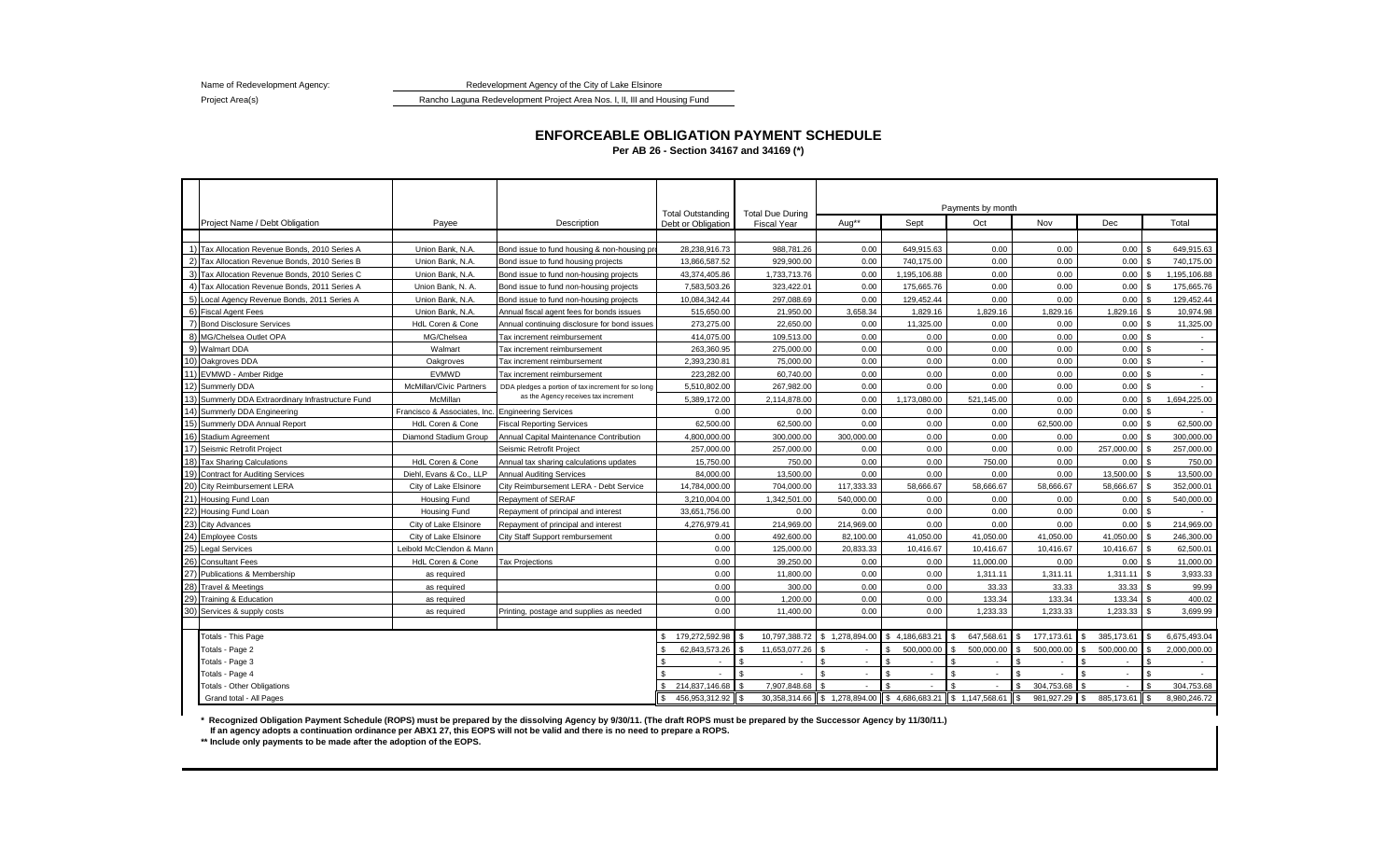Name of Redevelopment Agency: Redevelopment Agency of the City of Lake Elsinore

Project Area(s) Rancho Laguna Redevelopment Project Area Nos. I, II, III and Housing Fund

## **RECOGNIZED OBLIGATION PAYMENT SCHEDULE**

**Per AB 26 - Section 34169 (h) (\*)**

|            |                                                   |                          |                                              | <b>Total Outstanding</b>         | <b>Total Due During</b> |                   |                                 | Payments by month |            |              |                                    |  |
|------------|---------------------------------------------------|--------------------------|----------------------------------------------|----------------------------------|-------------------------|-------------------|---------------------------------|-------------------|------------|--------------|------------------------------------|--|
|            | Project Name / Debt Obligation                    | Payee                    | Description                                  | Debt or Obligation               | Fiscal Year             | Aug <sup>**</sup> | Sept                            | Oct               | Nov        | Dec          | Total                              |  |
|            |                                                   |                          |                                              |                                  |                         |                   |                                 |                   |            |              |                                    |  |
|            | 1) Pottery Court DDA                              | Pottery Court Associates | Affordable Housing Loan                      | 3,913,334.26                     | 3,913,334.26            | 0.00              | 500,000.00                      | 500,000.00        | 500,000.00 | 500,000.00   | \$2,000,000.00                     |  |
|            | 2) Voluntary Alternative RDA Continuation Program | State of California      | California Voluntary RDA Continuation : AB X | 58,930,239.00                    | 7,739,743.00            | 0.00              | 0.00                            | 0.00              | 0.00       | $0.00$ \$    | $\sim$                             |  |
| 3)         |                                                   |                          |                                              |                                  |                         |                   |                                 |                   |            |              | \$<br>$\sim$                       |  |
| 4)         |                                                   |                          |                                              |                                  |                         |                   |                                 |                   |            |              | $\mathbb S$<br>$\sim$              |  |
| 5)         |                                                   |                          |                                              |                                  |                         |                   |                                 |                   |            |              | \$<br>$\sim$                       |  |
| 6)         |                                                   |                          |                                              |                                  |                         |                   |                                 |                   |            |              | \$<br>$\sim$                       |  |
| 7)         |                                                   |                          |                                              |                                  |                         |                   |                                 |                   |            |              | \$<br>$\sim$                       |  |
| 8)         |                                                   |                          |                                              |                                  |                         |                   |                                 |                   |            |              | $$\mathbb{S}$$<br>$\sim$           |  |
| 9)         |                                                   |                          |                                              |                                  |                         |                   |                                 |                   |            |              | \$<br>$\sim$                       |  |
| 10)        |                                                   |                          |                                              |                                  |                         |                   |                                 |                   |            |              | \$<br>$\sim$                       |  |
| 11)        |                                                   |                          |                                              |                                  |                         |                   |                                 |                   |            |              | $\mathbb S$<br>$\sim$              |  |
| 12)        |                                                   |                          |                                              |                                  |                         |                   |                                 |                   |            |              | \$<br>$\sim$                       |  |
| 13)        |                                                   |                          |                                              |                                  |                         |                   |                                 |                   |            |              | $\mathbb{S}$<br>$\sim$             |  |
| 14)        |                                                   |                          |                                              |                                  |                         |                   |                                 |                   |            |              | $\mathbb S$<br>$\sim$              |  |
| 15)        |                                                   |                          |                                              |                                  |                         |                   |                                 |                   |            |              | \$<br>$\sim$                       |  |
| 16)        |                                                   |                          |                                              |                                  |                         |                   |                                 |                   |            |              | \$<br>$\sim$                       |  |
| 17)        |                                                   |                          |                                              |                                  |                         |                   |                                 |                   |            |              | \$<br>$\sim$                       |  |
| 18)        |                                                   |                          |                                              |                                  |                         |                   |                                 |                   |            |              | $\mathbb{S}$<br>$\sim$             |  |
| 19)        |                                                   |                          |                                              |                                  |                         |                   |                                 |                   |            |              | $\mathbb S$<br>$\sim$              |  |
| 20)        |                                                   |                          |                                              |                                  |                         |                   |                                 |                   |            |              | \$<br>$\sim$                       |  |
| 21)        |                                                   |                          |                                              |                                  |                         |                   |                                 |                   |            |              | \$<br>$\sim$                       |  |
| (22)       |                                                   |                          |                                              |                                  |                         |                   |                                 |                   |            |              | \$<br>$\sim$                       |  |
| (23)       |                                                   |                          |                                              |                                  |                         |                   |                                 |                   |            |              | $\mathbb{S}$<br>$\sim$             |  |
| (24)       |                                                   |                          |                                              |                                  |                         |                   |                                 |                   |            |              | \$<br>$\sim$                       |  |
| 25)        |                                                   |                          |                                              |                                  |                         |                   |                                 |                   |            |              | $\mathbb{S}$<br>$\sim$             |  |
| 26)        |                                                   |                          |                                              |                                  |                         |                   |                                 |                   |            |              | $\mathbf{s}$<br>$\sim$             |  |
| (27)       |                                                   |                          |                                              |                                  |                         |                   |                                 |                   |            |              | \$<br>$\sim$                       |  |
| (28)       |                                                   |                          |                                              |                                  |                         |                   |                                 |                   |            |              | \$<br>$\sim$                       |  |
| 29)<br>30) |                                                   |                          |                                              |                                  |                         |                   |                                 |                   |            |              | \$<br>$\mathcal{L}$                |  |
| 31)        |                                                   |                          |                                              |                                  |                         |                   |                                 |                   |            |              | \$<br>$\sim$<br>$\mathbb{S}$       |  |
| 32)        |                                                   |                          |                                              |                                  |                         |                   |                                 |                   |            |              | $\sim$<br>\$<br>$\sim$             |  |
| 33)        |                                                   |                          |                                              |                                  |                         |                   |                                 |                   |            |              | $\mathbf{s}$                       |  |
| 34)        |                                                   |                          |                                              |                                  |                         |                   |                                 |                   |            |              | $\sim$<br>$$\mathbb{S}$$<br>$\sim$ |  |
| 35)        |                                                   |                          |                                              |                                  |                         |                   |                                 |                   |            |              | $\mathbb{S}$                       |  |
| 36)        |                                                   |                          |                                              |                                  |                         |                   |                                 |                   |            |              | $\sim$<br>$\mathbf{s}$<br>$\sim$   |  |
| 37)        |                                                   |                          |                                              |                                  |                         |                   |                                 |                   |            |              | \$<br>$\sim$                       |  |
| 38)        |                                                   |                          |                                              |                                  |                         |                   |                                 |                   |            |              | \$<br>$\sim$                       |  |
| 39)        |                                                   |                          |                                              |                                  |                         |                   |                                 |                   |            |              | \$<br>$\sim$                       |  |
| 40)        |                                                   |                          |                                              |                                  |                         |                   |                                 |                   |            |              | $\sim$                             |  |
|            |                                                   |                          |                                              |                                  |                         |                   |                                 |                   |            |              |                                    |  |
|            | Totals - This Page                                |                          |                                              | $\mathbb{S}$<br>62,843,573.26 \$ | 11,653,077.26 \$        | $\sim$            | $\mathfrak{s}$<br>500,000.00 \$ | 500,000.00 \$     | 500,000.00 | $\mathbb{S}$ | 500,000.00 \$ 2,000,000.00         |  |

\* Recognized Obligation Payment Schedule (ROPS) must be prepared by the dissolving Agency by 9/30/11. (The draft ROPS must be prepared by the Successor Agency by 11/30/11.)<br> If an agency adopts a continuation ordinan